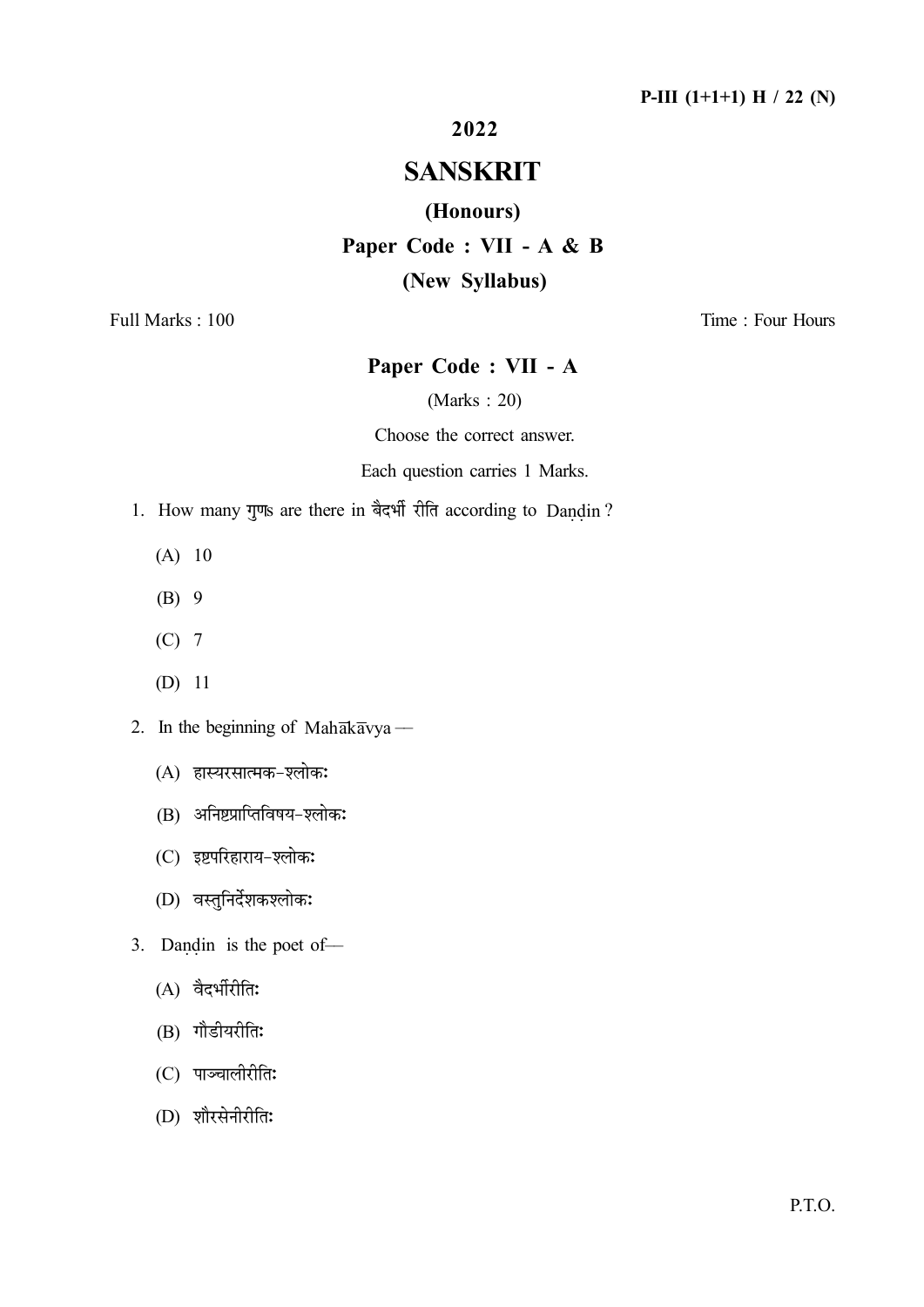- 4. In the period of Dandin , the high class of the society had to use the language for  $\ddot{ }$ conversation––
	- (A) देशीय:
	- (B) प्राकृत:
	- (C)
	- (D)
- 5. Which is the सर्वरसनिष्टगुण: of the Kavyadarsa?
	- (A) माधुर्यगुण:
	- (B) प्रसादगुण:
	- (C)
	- (D)
- 6. Who is the founder of  $R\bar{1}$ ti School?
	- (A)
	- (B) भामह:
	- (C) वामन:
	- (D)
- 7. How many काव्यऽ are mentioned according to Kavyadarsa?
	- (A) 5
	- (B) 4
	- (C) 3
	- (D) 2
- 8. What is the language of
	- (A)
	- (B) महाराष्ट्री
	- (C)
	- (D)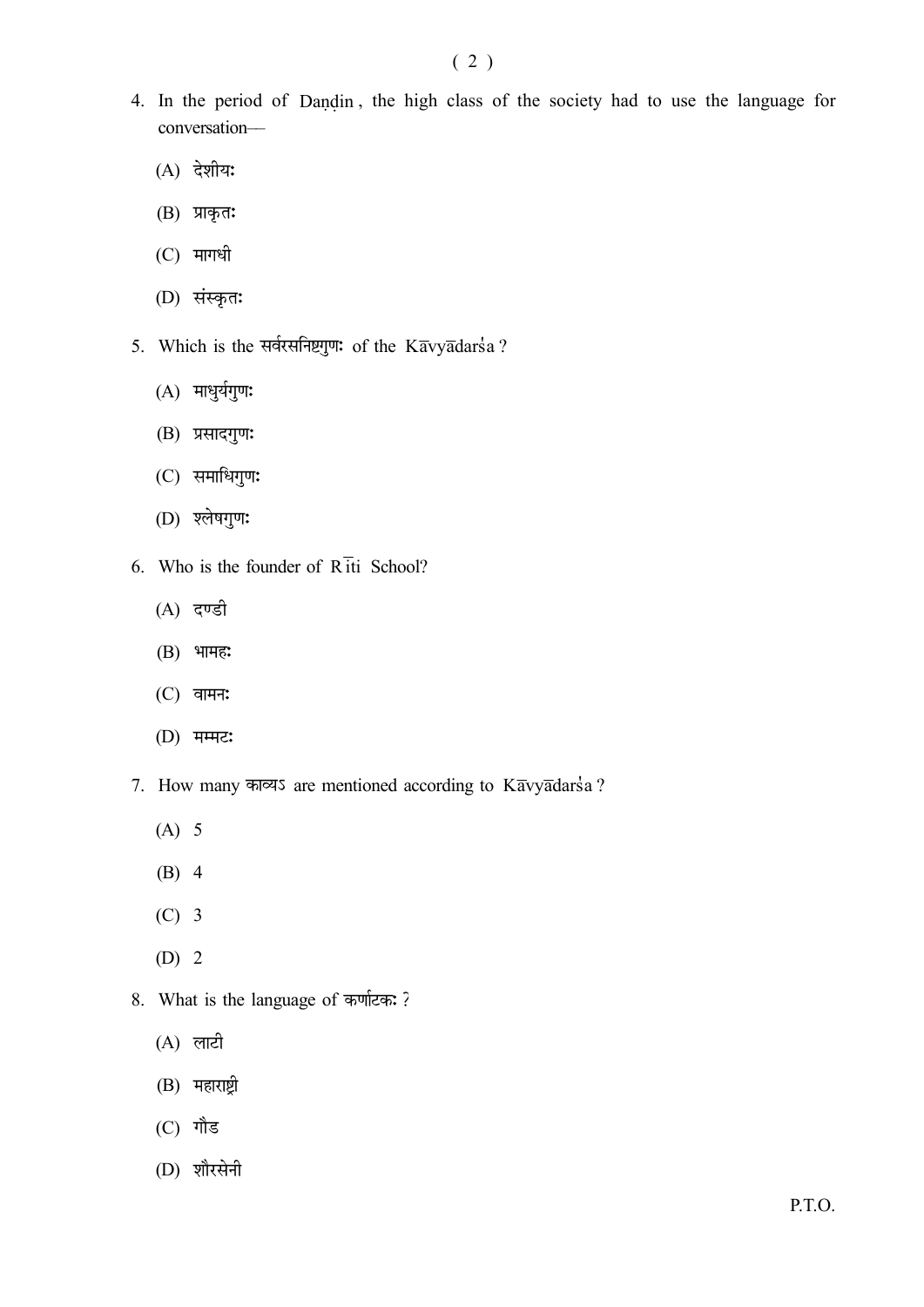- $9.$  "विलुलित मकरन्दा मञ्जरीनर्तयन्ति" is the example of-
	- (A) श्लेषगुण:
	- (B) समाधिगुण:
	- (C) उजगुणः
	- (D) प्रसादगुण:
- 10. "समासभूयस्त्वमेतद गद्यस्य जीवितम्"-This definition is include-
	- $(A)$  समता
	- (B) समाधि
	- (C)
	- (D)
- 11. What is the meaning of the word 'कादम्वरी'?
	- (A) औषध:
	- (B) सरोवर:
	- (C)
	- (D) सुन्दरी नारी
- 12. Name the गौत्र of Banbhatta  $\frac{1}{2}$ ––
	- (A) काश्यप:
	- (B) वात्स्य:
	- (C) मौद्गल्यः
	- (D)
- 13. Who is the mother of
	- $(A)$  गौरी
	- (B) लक्ष्मी
	- (C)
	- (D)
- 14. Where was विन्ध्याटवी situated?
	- (A) भारतवर्षस्य उत्तरभागे
	- (B) भारतवर्षस्य पश्चात्भागे
	- (C) भारतवर्षस्य अग्रभागे
	- (D)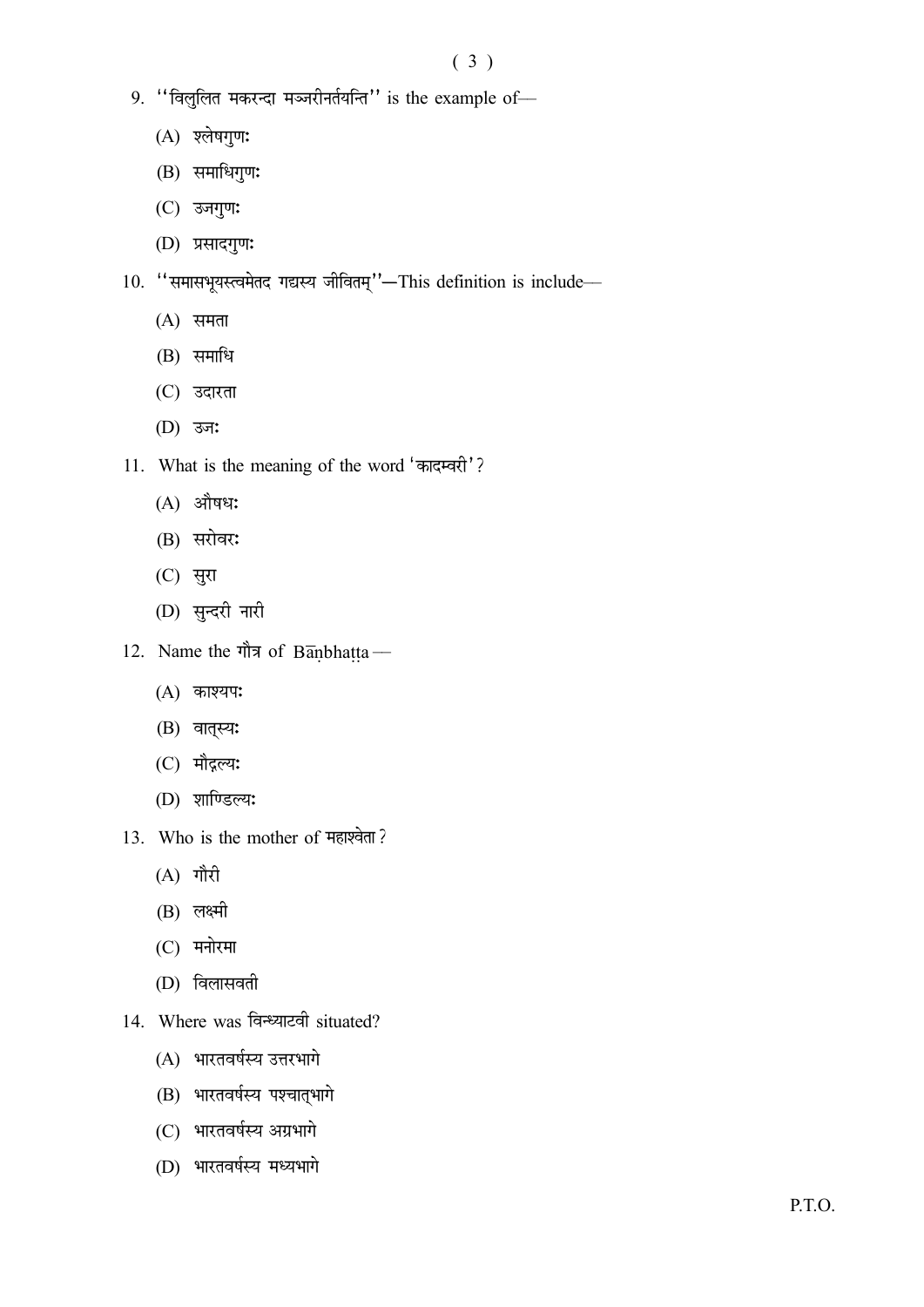- 15. Which is the capital of King
	- $(A)$  मालव:
	- (B)
	- (C)
	- (D)
- 16. Dandin is an inhabitant of- $\ddot{ }$ 
	- (A) कोशल:
	- (B) मगघ:
	- (C) काञ्ची
	- (D)
- 17. Who invades the kingdom of
	- (A)
	- (B) सितवर्मा
	- (C)
	- (D)
- 18. What is the daughter name of king 'सिंहवर्मा'?
	- (A)
	- (B)
	- (C) अम्वा
	- (D)
- 19. Which is the capital of king 'राजवाहन:'?
	- (A) अङ्ग:
	- (B)
	- (C)
	- (D) मालभ:
- 20. "स्मर: तस्या हंसगामिनि हंसकथाया: "-Who is the speaker of this line?
	- (A) दर्पसार:
	- (B) अवन्तीसुन्दरी
	- (C)
	- (D) राजवाहन: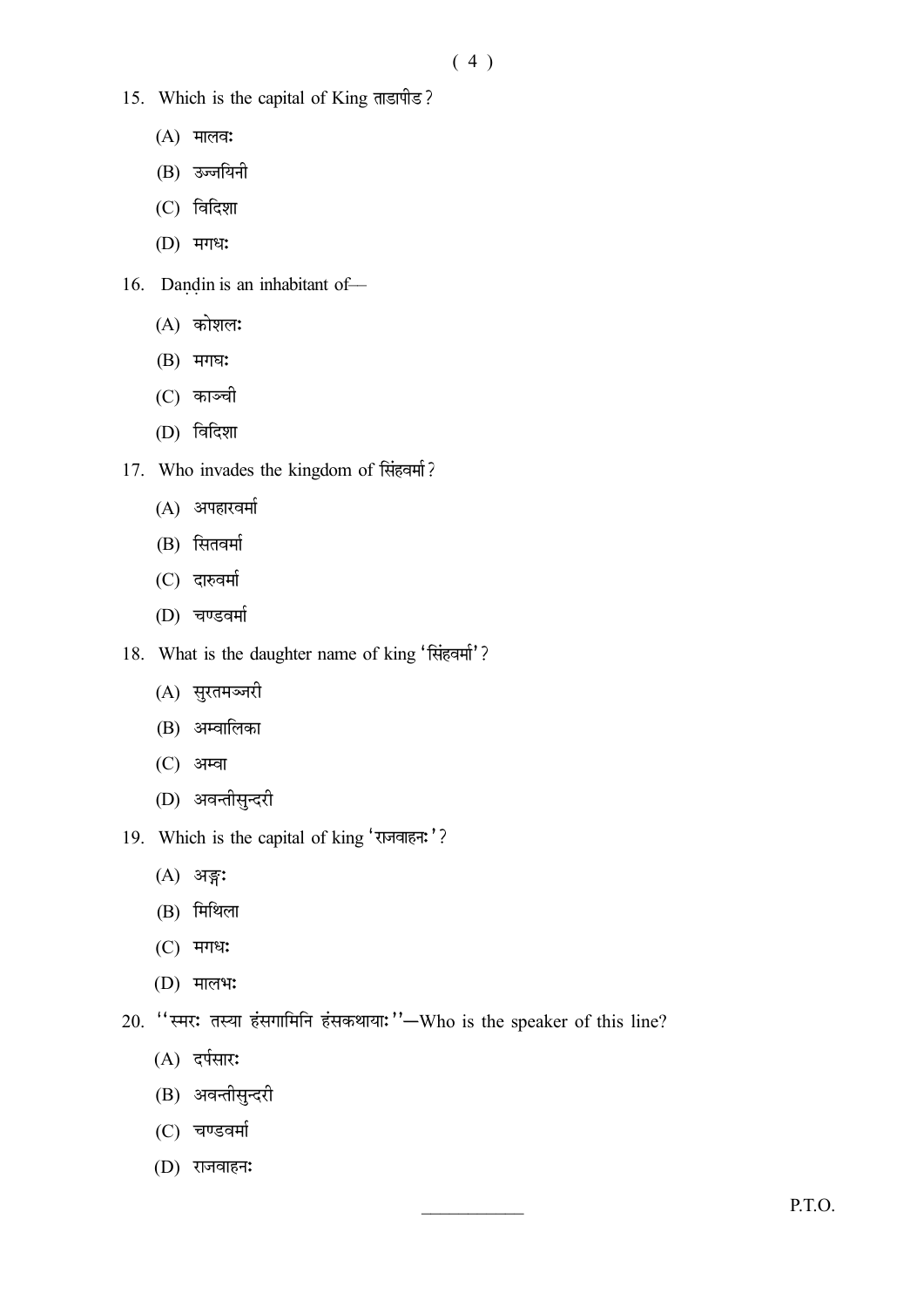#### ( 5 )

#### Paper Code : VII - B

(Marks : 80)

The figures in the margin indicate full marks. Candidates are required to give their answers in their own words as far as practicable.

#### Unit - I

- 1. Answer any one of the following questions :
	- (a) Write a clear notes on the definition of Kavyadarsa as given by Dandin. What  $\ddot{\phantom{1}}$ according to him are the various types of  $K\overline{a}$ vy $\overline{a}$ ? How does he characterise them?

10

- (b) Name the ten gunas Ì , enumerated by Dandin . Define and illustrate any three of  $\ddot{\phantom{0}}$  $t$  them.  $10$
- (c) Discuss How Dandin attacks the grounds of differentiation between and  $\ddot{\phantom{0}}$ आख्यायिका ।
- 2. Explain any *two* of the following verses in Sanskrit.  $5 \times 2 = 10$ 
	- (a) गणदोषानशास्त्रज्ञ: कथं विभजते जन:। किमन्धस्याधिकारीऽस्ति रूपभेदोपलव्धिष्।।
	- (b) इदमन्धं तमः कृतस्नं जायते भवनत्रयम्। यदि शब्दाह्वयं ज्योतिरासंसारं न दीप्पते ।।
	- (c) न्यूनमप्यत्र यैः कश्चिदङ्गैः काव्यं न दुष्यति। यद्यपान्तेषु सम्पत्तिराराधयति तद्विदः ।।
	- (d) इक्षुक्षीरगडादीनां माधुर्व्यस्यान्तरं महत्। तथापि न तदाख्यातुं सरस्वत्यापि शक्यते ।।

#### Unit - II

| 3. Write a detailed note on any <b>one</b> of the following in Sanskrit : | 10                |
|---------------------------------------------------------------------------|-------------------|
| अनुप्रास<br>(a)                                                           |                   |
| (b) उपमा                                                                  |                   |
| निदर्शना<br>(c)                                                           |                   |
| 4. Define and illustrate in Sanskrit any two of the following :           | $5 \times 2 = 10$ |
| एकावली<br>(a)                                                             |                   |
| (b) स्वभावोक्ति                                                           |                   |
| विभावना<br>(c)                                                            |                   |
|                                                                           | P.T.O.            |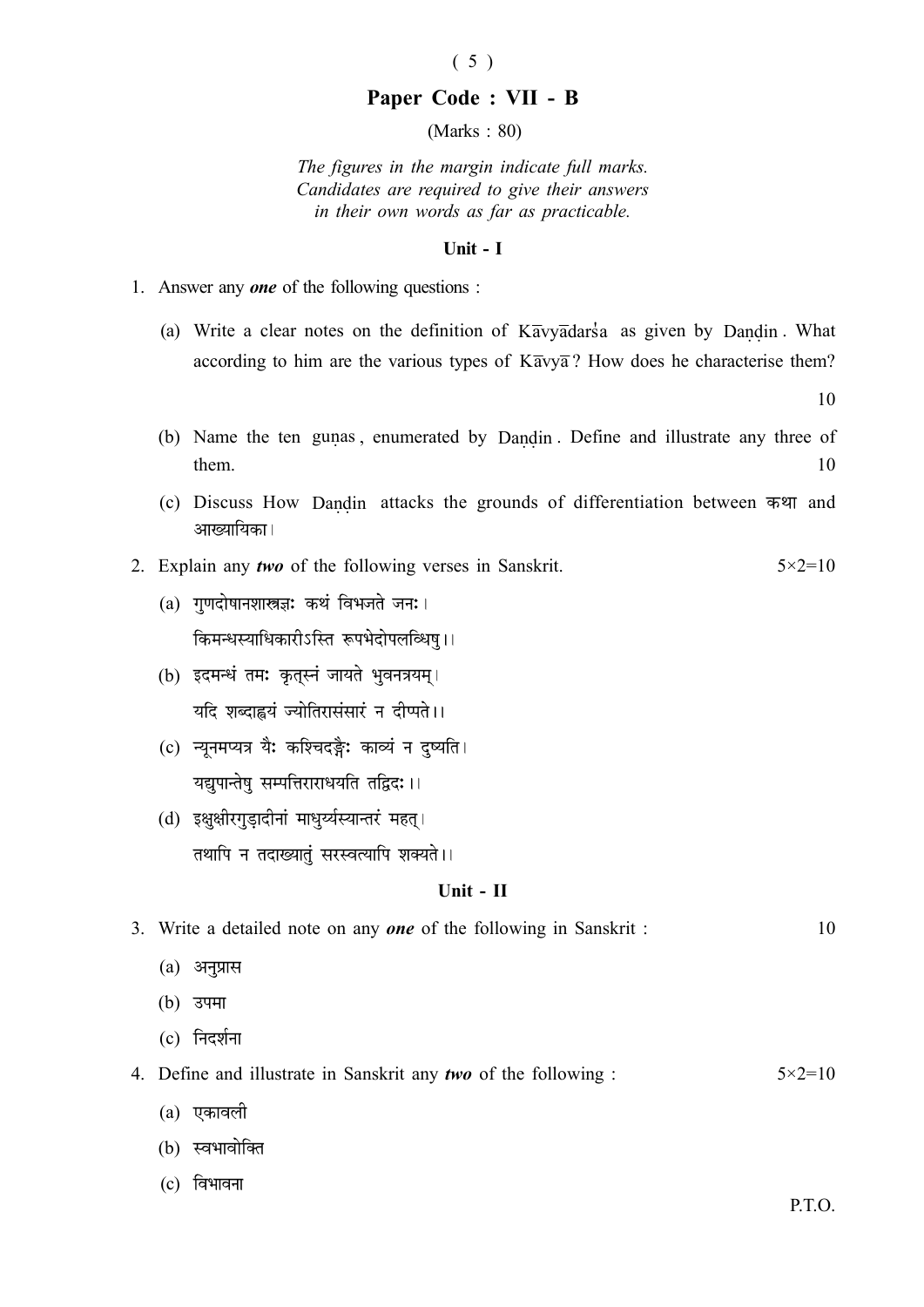(d) दूष्टान्त

(e)

5. (a) Distinguish between any *two* of the following :  $5 \times 2 = 10$ 

- (i) उत्प्रेक्षा and सन्देह।
- (ii) परिणाम and रूपक।
- (iii) उपमा and प्रतिवस्तूपमा।
- $(iv)$  विभावना and विशेषोक्ति ।

Or

- (b) Trace and name the Alamkaras in any two of the following :  $5 \times 2 = 10$
- (i) असमाप्तजिगीषस्य स्त्रीचिन्ता का मनस्विन:।

अनाक्रम्य जगत् कृतस्नं न सन्ध्यां भजते रवि: ।।

- (ii) स्वप्नो नु माया नु मतिभ्रमो नु। क्लिष्टं नु तावत्फलनेव पुण्यम् । आसन्निवत्यै तदतीतमेते मनोरथा नाम तटप्रापाताः ।।
- (iii) नेदं नभोमण्डलमुराशि नैताश्च तारा नवफेनभङ्गाः । नायं शशी कुण्डलितः फणीन्द्रो नासौ कलङ्कः शयितो मुरारिः ।।
- (iv) पादाहतं यदुथ्याय मूर्द्धानमधिरोहति। स्वस्थादेवापमानेऽपि देहिनस्तद्वरं रजः ।।

# Unit - III

6. Discuss the position of Bana in the Sanskrit prose literature. 10 İ,

Or

What was the wonder attracted by the parrot in the royal court? Sketch a pairful life of the child parrot.

- 7. Translate into English or Vernacular (any *one*) : 5
	- (a) उपजातकुतूहलस्तु राजा समीपवर्तिनां राज्ञाम् आलोक्य मुखानि को दोषः प्रवेश्यतामित्यादिदेश। अथ प्रतिहारी नरपतिवचनानन्तरमुखाय तां मातङ्ग कुमारीं प्रावेशयत्।
	- (b) इत्यवमुधारयत्येव तस्मिन्नशिशिर किरणमम्बरतलस्य मध्यमारूटमावेदयन्, नाडिकाच्छेदप्रहतपटुपटहनादानुसारी मध्याह्नशङ्खध्वनिरुदतिष्ठत् । तमाकर्ण्य च समासन्नस्नानसमयो विसर्जितराजलोकः क्षितिपतिरास्थानमण्डपादुत्तस्थौ ।